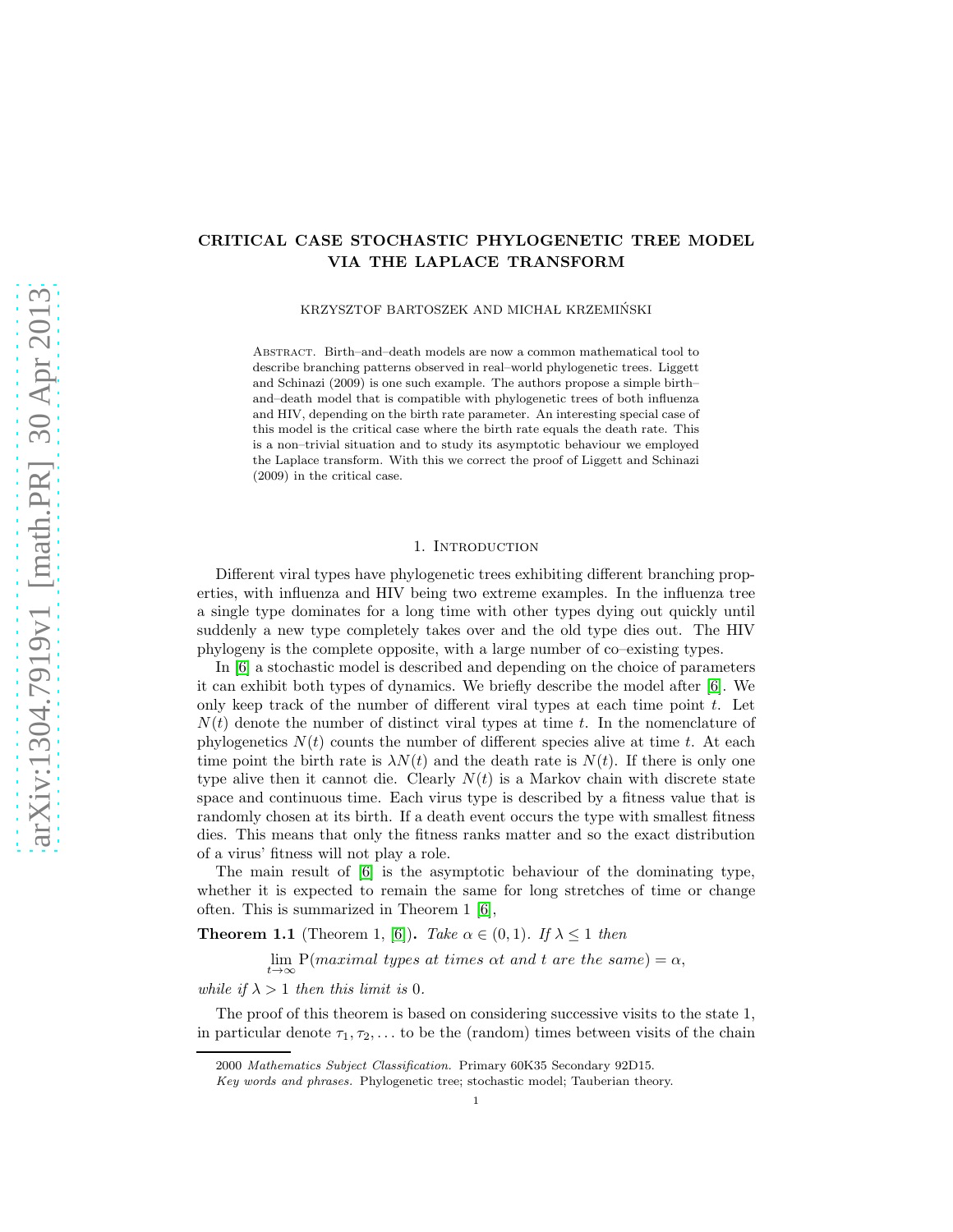to  $N(t) = 1$  and  $T_n := \tau_1 + \ldots + \tau_n$ . In [\[6\]](#page-5-0) the latter random variable is represented as

$$
T_n = \sum_{i=1}^{n} X_i + \sum_{i=1}^{n} H_i,
$$

where  $X_i$  are independent mean 1 exponential random variables and  $H_i$  are the (independent) hitting times of the state 1 conditional on starting in state 2. Descriptively  $H_i$  is the *i*th return from state 2 to the state of one virus type alive, since from 1 the chain has to jump to two types. The Markovian nature of the process ensures that the  $H_i$ s are independent and identically distributed for distinct is. In the proof of Theorem 1 it is stated that the cumulative distribution function of  $H_i$ ,  $F(t)$ , satisfies,

<span id="page-1-0"></span>(1.1) 
$$
\int_{0}^{F(t)} \frac{1}{1+s^2-2s} \mathrm{d}s = t,
$$

solved uniquely for,

$$
F(t) = \frac{t}{1+t}.
$$

This gives the asymptotic behaviour (Lemma 3 [\[6\]](#page-5-0)),

<span id="page-1-1"></span>(1.3) 
$$
\lim_{n \to \infty} \frac{T_n}{n \log(n)} = 1
$$
 in probability,

from which the result of Theorem 1 is derived when  $\lambda = 1$ .

However Eq. [\(1.1\)](#page-1-0) does not take into account that this model differs from a classical birth–death model where 0 is the absorbing state. We illustrate this in Fig. [1.](#page-2-0) We can easily re–numerate the state values, but the intensity values will differ between the two models. Correcting for this difference in intensity values one will still get the same asymptotics as in Eq. [\(1.3\)](#page-1-1) and hence the same result as in Theorem 1 but with a more complicated proof. Below we present a correct proof of Lemma 3 [\[6\]](#page-5-0) in the case of  $\lambda = 1$ , based on Lemmas [2.1](#page-1-2) and [2.2.](#page-3-0) From this the statement of Theorem 1 of [\[6\]](#page-5-0) follows.

## <span id="page-1-3"></span>2. Auxiliary lemmas

<span id="page-1-2"></span>**Lemma 2.1.** Let  $P_1(t) \equiv P(H_1 \le t) \equiv F(t)$ . Then  $P_1(t)$  solves the renewal equation

(2.1) 
$$
P_1(t) = \frac{2t}{(1+t)^3} + \int_0^t \frac{2}{(1+(t-y))^3} P_1(y) \mathrm{d}y.
$$

Proof. In panel A of Fig. [1](#page-2-0) we can see a representation of the studied Markov chain on the state space  $S = 1, 2, 3, \ldots$  Due to the  $H_i$ s being independent for different is we can study the distribution of  $H_1$  and treat 1 as an absorbing state. Let  $P_n(t)$ denote the probability of being in state  $n$  at time  $t$ , when one starts in state 2 at time 0. The system of differential equations describing the probabilities is,

(2.2) 
$$
\begin{cases}\nP'_1(t) &= 2P_2(t) \\
P'_2(t) &= -4P_2(t) + 3P_3(t) \\
P'_n(t) &= -2nP_n(t) + (n+1)P_{n+1}(t) + (n-1)P_{n-1}(t), \ n \ge 3\n\end{cases}
$$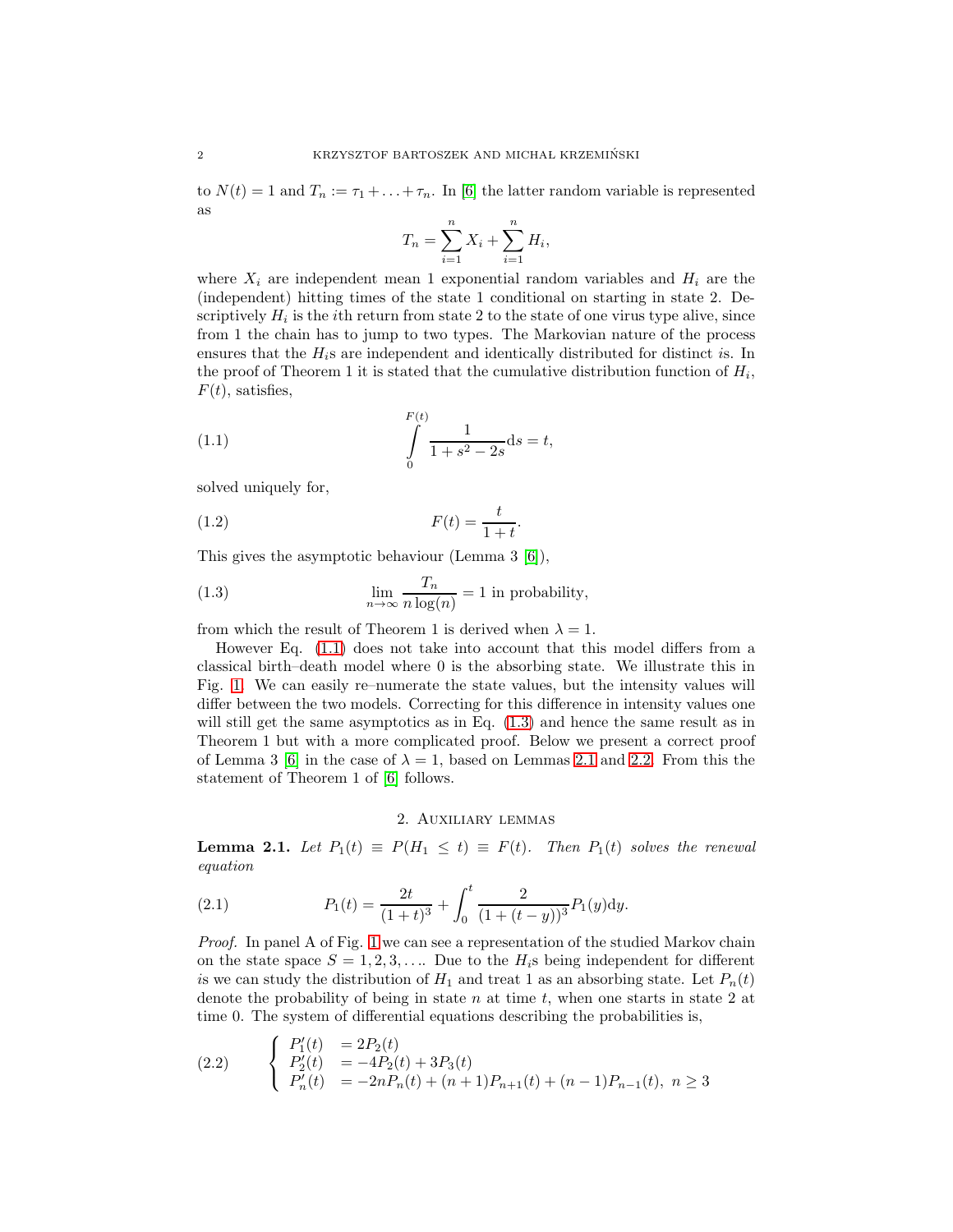

<span id="page-2-0"></span>Figure 1. A: Depiction of the Markov chain model described in [\[6\]](#page-5-0). B: Depiction of a classical Markov chain model for which Eq. [\(1.1\)](#page-1-0) would be correct. The numbers inside the circles are the states (counting the number of virus type) and the numbers above and below the arrows are the birth and death rates respectively of the state from which they come out.

with initial conditions,

(2.3) 
$$
P_1(0) = 0
$$
,  $P_2(0) = 1$ ,  $P_3(0) = \ldots = P_n(0) = \ldots = 0$ .

Let  $P(s,t)$  denote the generating function of the sequence  $\{P_n(t)\}_{n=1}^{\infty}$ , i.e.

<span id="page-2-1"></span>
$$
P(s,t) = \sum_{n=1}^{\infty} P_n(t) s^n.
$$

Taking first derivatives we get the partial differential equation,

(2.4) 
$$
\frac{\partial P(s,t)}{\partial t} = -(s-1)^2 P_1(t) + (s-1)^2 \frac{\partial P(s,t)}{\partial s},
$$

with initial conditions

(2.5) 
$$
\frac{\partial P(s,t)}{\partial s}\Big|_{s=0 \atop t=t} = P_1(t) \quad P(s,t)\Big|_{s=s \atop t=0} = \sum_{n=1}^{\infty} P_n(0)s^n = s^2.
$$

Following §2.1 [\[2\]](#page-5-1) and using the substitution  $z(x) = P(h(s, x), t + x)$  with

$$
h(s,x) := 1 + \frac{1}{x + \frac{1}{s-1}} \quad s \neq 1,
$$

we arrive at,

$$
P(s,t) - \left(\frac{s - (s-1)t}{1 - t(s-1)}\right)^2 = z(0) - z'(-t) = \int_{-t}^0 z'(x) dx = \int_0^t \frac{-1}{\left(y - t + \frac{1}{s-1}\right)^2} P_1(y) dy.
$$

Evaluating the derivative of both sides with respect to s at 0 we find that the function  $P_1(t)$  must satisfy the following integral equation (we can recognize it as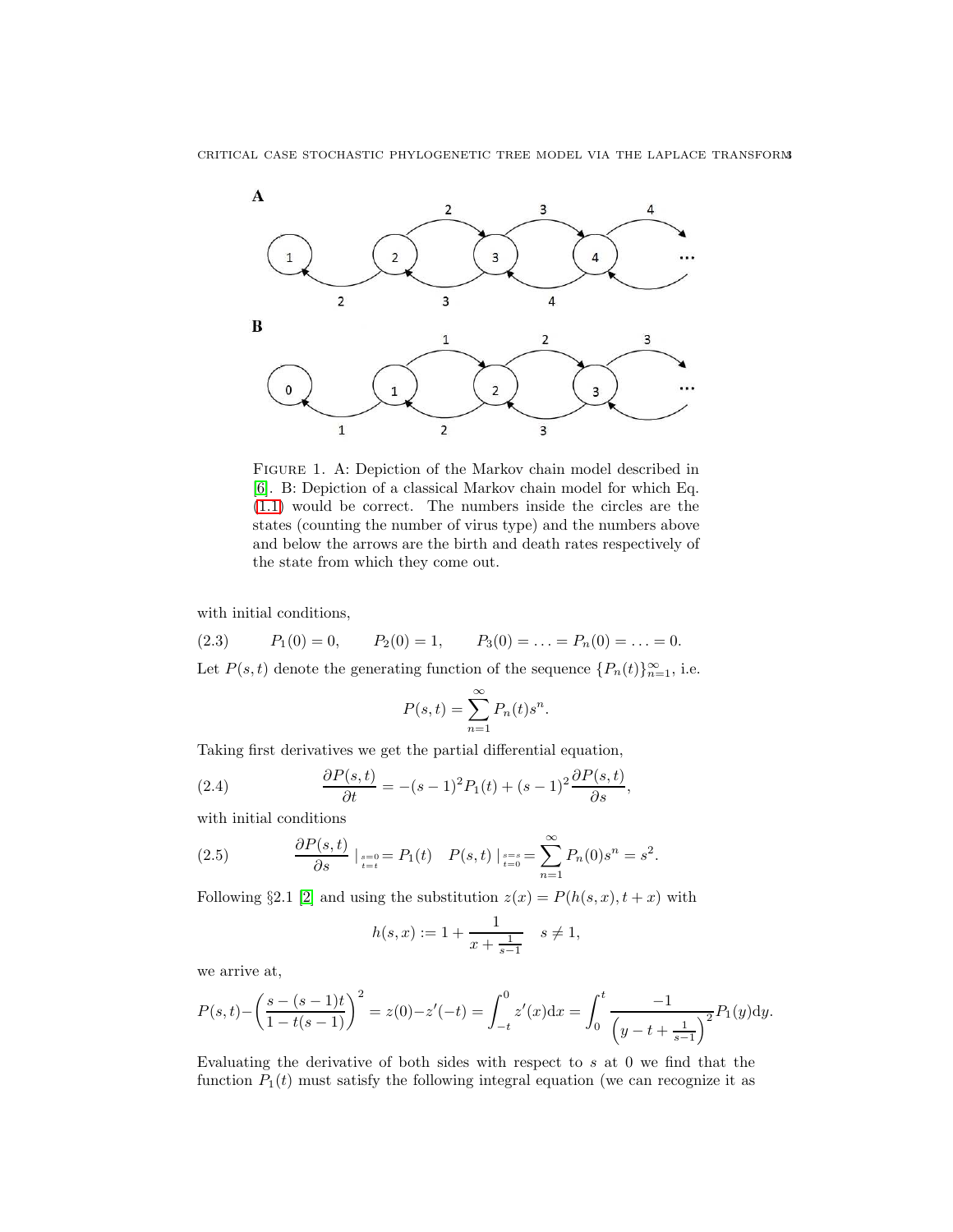a renewal equation),

(2.6) 
$$
\frac{\partial P}{\partial s}(0,t) = P_1(t) = \frac{2t}{(1+t)^3} + \int_0^t \frac{2}{(1+(t-y))^3} P_1(y) dy.
$$

<span id="page-3-0"></span>**Lemma 2.2.**  $F(t) \equiv P_1(t)$ , the solution of the renewal equation [\(2.1\)](#page-1-3), has the following properties,

(2.7) 
$$
\int_0^h t F'(t) dt \sim \log(h) \text{ as } h \to \infty,
$$

(2.8) 
$$
\int_0^h t^2 F'(t) dt \sim h \text{ as } h \to \infty.
$$

Proof. The proof is based on Tauberian theory and we refer the reader to [\[3,](#page-5-2) [4\]](#page-5-3) for details on this. Another approach would be to study the asymptotic behaviour of  $F'(t)$  by renewal theory results (see e.g. [\[1,](#page-5-4) [5\]](#page-5-5)). The Laplace transform of a density function  $f(x)$ , denoted  $\widehat{f(x)}(s)$  is,

$$
\widehat{f(x)}(s) = \int_0^\infty e^{-xs} f(x) \mathrm{d}x.
$$

We will use the following theorem from [\[3\]](#page-5-2), Theorem 2 §XIII.5,

**Theorem 2.3** (Theorem 2  $\S$ XIII.5, [\[3\]](#page-5-2)). If L is slowly varying at infinity and  $0 \leq \rho < \infty$ , then each of the relations

(2.9) 
$$
\widehat{f(t)}(s) = \int_0^\infty f(t) \exp(-st) dt \sim s^{-\rho} L(\frac{1}{s}), \qquad s \to 0,
$$

(2.10) 
$$
F(t) = \int_0^t f(u) \mathrm{d}u \sim \frac{1}{\Gamma(\rho+1)} t^{\rho} L(t), \qquad t \to \infty
$$

implies the other.

 $F(t) \equiv P_1(t)$  defined as the solution to the renewal equation [\(2.1\)](#page-1-3) after differentiating will satisfy

(2.11) 
$$
F'(t) = \frac{2 - 4t}{(1+t)^4} + \int_0^t \frac{2}{(1+t-y)^3} F'(y) dy
$$

We calculate the Laplace transforms of  $F'(t)$ ,  $tF'(t)$  and  $t^2F'(t)$ , (2.12)

$$
\widehat{F'(t)}(s) = \frac{\widehat{2-4t}}{(1+t)^4}(s) + \frac{\widehat{2}}{(1+t)^3}(s) \cdot \widehat{F'(t)}(s)
$$
\n(2.13)

$$
\widehat{tF'(t)}(s) = \frac{\widehat{(2-4t)}t}{(1+t)^4}(s) + \frac{\widehat{2(t)}}{(1+t)^3}(s) \cdot \widehat{F'(t)}(s) + \frac{\widehat{2(t)}}{(1+t)^3}(s) \cdot \widehat{tF'(t)}(s)
$$
\n(2.14)

$$
\widehat{t^2F'(t)}(s) = \frac{\widehat{(2-4t)}t^2}{(1+t)^4}(s) + \frac{\widehat{2(t)^2}}{(1+t)^3}(s) \cdot \widehat{F'(t)}(s) + \widehat{\frac{4t}{(1+t)^3}}(s) \cdot \widehat{tF'(t)}(s) + \widehat{\frac{2}{(1+t)^3}}(s) \cdot \widehat{t^2F'(t)}(s).
$$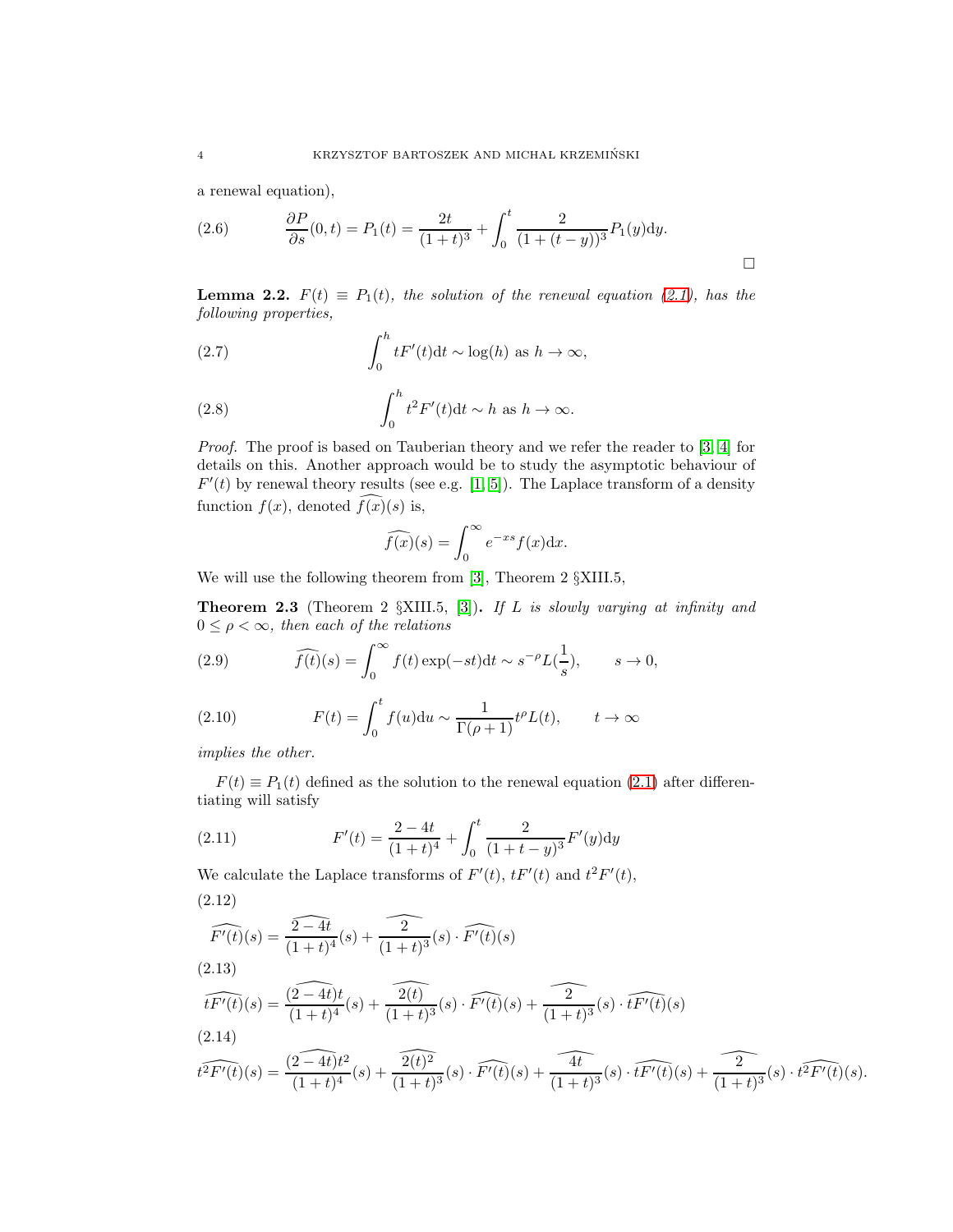We are interested in the behaviour of the transforms as  $s \to 0$ , and for this we will use the well known property (verifiable by the de L'Hôspital rule) of the exponential integral,

$$
\int_s^\infty \frac{\exp(-u)}{u} \mathrm{d}u \sim -\log(s),
$$

to arrive at,

(2.15) 
$$
\widehat{tF'(t)}(s) = \frac{\widehat{(2-4t)t}(s) + \widehat{2t}(s) \cdot \widehat{F'(t)}(s)}{1 - \widehat{2t}(s)} \sim \log(\frac{1}{s}), \qquad s \to 0
$$

(2.16)

$$
t^2 \widehat{F'(t)}(s) = \frac{\widehat{\frac{(2-4t)t^2}{(1+t)^4}}(s) + \widehat{\frac{2t^2}{(1+t)^3}}(s) \cdot \widehat{F'(t)}(s) + \widehat{\frac{4t}{(1+t)^3}}(s) \cdot \widehat{tF'(t)}(s)}{1 - \widehat{\frac{2}{(1+t)^3}}(s)} \sim \frac{1}{s}, \qquad s \to 0
$$

<span id="page-4-0"></span>(2.17)

$$
t(1-F(t))(s) = \frac{\widehat{\frac{t}{(1+t)^2}(s) - \frac{2t^2}{(1+t)^3}(s) + \frac{2t}{(1+t)^3}(s) \cdot (1-F(t))(s)}}{1-\frac{2}{(1+t)^3}(s)} \sim \frac{1}{s} \qquad s \to 0.
$$

As both the constant function  $(s^0)$  and  $\log(1/s)$  are slowly varying functions for  $s \to 0$  the Tauberian theorem allows us to conclude that,

<span id="page-4-1"></span>(2.18) 
$$
\int_0^h t F'(t) dt \sim \log(h)
$$

$$
\int_0^h t^2 F'(t) dt \sim h.
$$

## 3. Proof of Lemma 3 [\[6\]](#page-5-0)

We will now use Lemmas [2.1](#page-1-2) and [2.2](#page-3-0) to prove Lemma 3 from [\[6\]](#page-5-0). Define as there,

$$
m_n := \int_0^{\rho_n} t F'(t) dt \quad \text{and} \quad s_n := \int_0^{\rho_n} t^2 F'(t) dt,
$$

with  $\rho_n := n \sqrt{\log(n)}$ . By Lemma [2.2](#page-3-0) we know that,

 $m_n \sim \log(\rho_n) \sim \log(n)$  and  $s_n \sim \rho_n$ .

We now need to check how  $n(1 - F(\rho_n))$  behaves asymptotically. We do not know what  $F(\rho_n)$  is but using the Tauberian theorem and Eq. [\(2.17\)](#page-4-0) from the proof of Lemma [2.2](#page-3-0) we get that,

(3.1) 
$$
\int_0^t u(1 - F(u)) \mathrm{d}u \sim t, \qquad t \to \infty.
$$

Therefore using integration by parts and Eq. [\(2.19\)](#page-4-1),

$$
1 \sim \frac{\int_0^t u(1 - F(u))du}{t} = \frac{\frac{t^2}{2}(1 - F(t))}{t} + \frac{\int_0^t \frac{u^2}{2} F'(u)du}{t}, \qquad t \to \infty
$$

$$
1 \sim \frac{1}{2}(t(1 - F(t))) + \frac{1}{2}, \qquad t \to \infty,
$$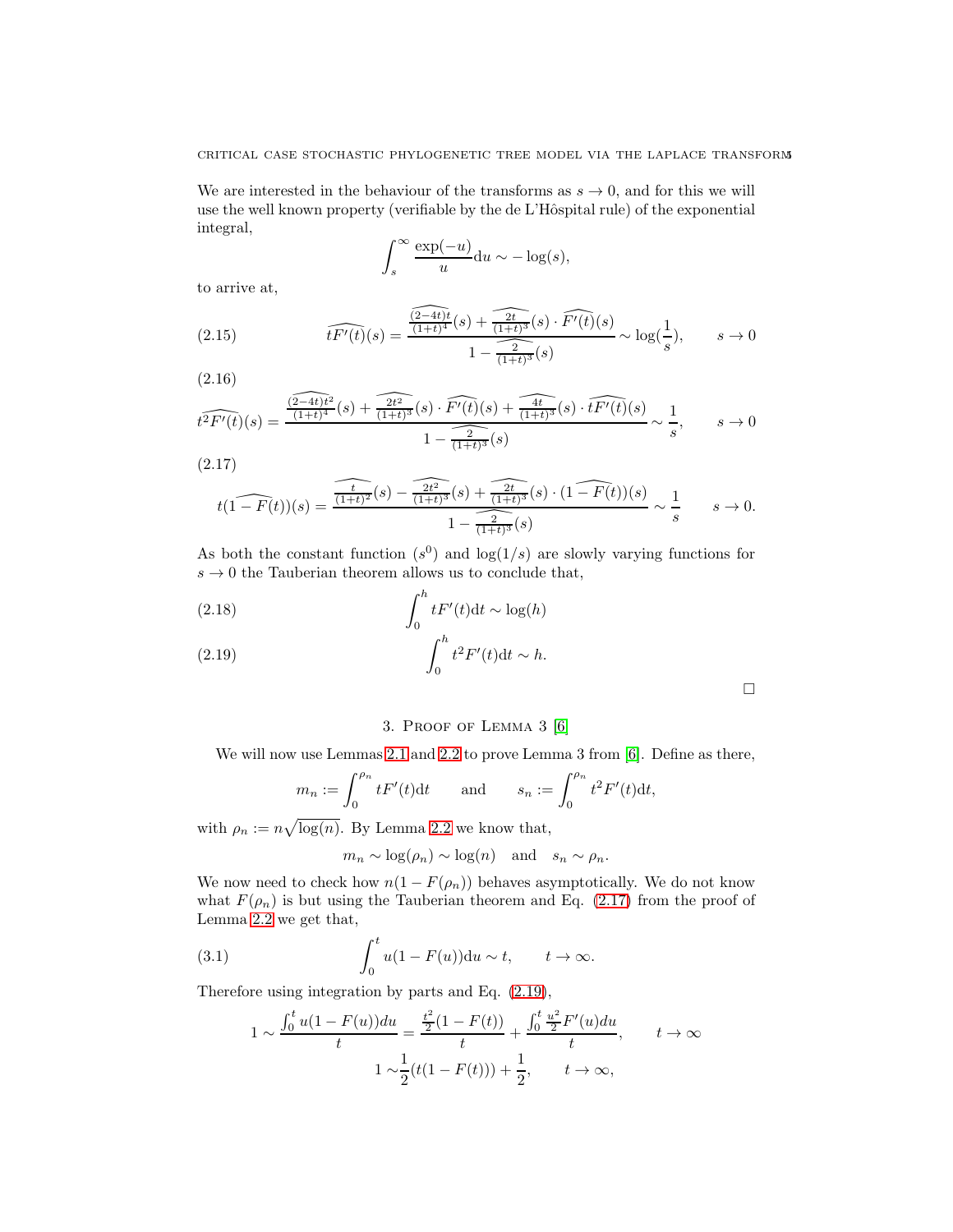and so we arrive at

$$
\lim_{t \to \infty} t(1 - F(t)) \to 1.
$$

The rest of the proof is a direct repeat of the one in  $[6]$  and so we get (as in  $[6]$ ) that  $T_n/(n \log(n))$  tends to 1 in probability implying Theorem 1 [\[6\]](#page-5-0) for  $\lambda = 1$ .

If we applied the same chain of reasoning to the model of panel B in Fig. [1](#page-2-0) starting off with the system of differential equations, the analogue of Eq. [\(2.4\)](#page-2-1) would be a homogeneous partial differential equation,

(3.3) 
$$
\frac{\partial P(s,t)}{\partial t} = (s-1)^2 \frac{\partial P(s,t)}{\partial s},
$$

with initial conditions

(3.4) 
$$
\frac{\partial P(s,t)}{\partial s}\Big|_{\substack{s=0 \ t=t}} = P_1(t) \quad P(s,t)\Big|_{\substack{s=s \ t=0}} = s,
$$

in agreement with  $P_1(t) = t/(t+1)$ . It would therefore be an interesting problem to see what conditions are necessary on the nonhomogeneous part of Eq. [\(2.4\)](#page-2-1) to still get the same asymptotic behaviour of the Markov chain and what underlying model properties do these conditions imply.

### **ACKNOWLEDGMENTS**

We are grateful to Wojciech Bartoszek and Joachim Domsta for many helpful comments, insights and suggestions. K.B. was supported by the Centre for Theoretical Biology at the University of Gothenburg, Stiftelsen för Vetenskaplig Forskning och Utbildning i Matematik (Foundation for Scientific Research and Education in Mathematics), Knut and Alice Wallenbergs travel fund, Paul and Marie Berghaus fund, the Royal Swedish Academy of Sciences, Wilhelm and Martina Lundgrens research fund and Ostersjösamarbete scholarship from Svenska Institutet (00507/2012).

#### **REFERENCES**

- <span id="page-5-4"></span>[1] P. Embrechts, E. Omey, Functions of power series, Yokohama Math. J. 32 (1984), 77–88.
- <span id="page-5-2"></span><span id="page-5-1"></span>[2] L. C. Evans, Partial Differential Equations, AMS, 1998.
- [3] W. Feller, An Introduction to Probability Theory and Its Applications vol 2, Wiley, New York, 1971.
- <span id="page-5-5"></span><span id="page-5-3"></span>[4] J. Korevaar, Tauberian Theory: a Century of Developments, Springer 2004.
- [5] T. M. Liggett, Total Positivity and Renewal Theory, in Probablity, Statistics and Mathematics, Papers in Honor of Samuel Karlin, Academic Press, 1989.
- <span id="page-5-0"></span>[6] T. M. Liggett, R. B. Schinazi, A stochastic model for phylogenetic trees, J. Appl. Prob. 46 (2009), 601–607.